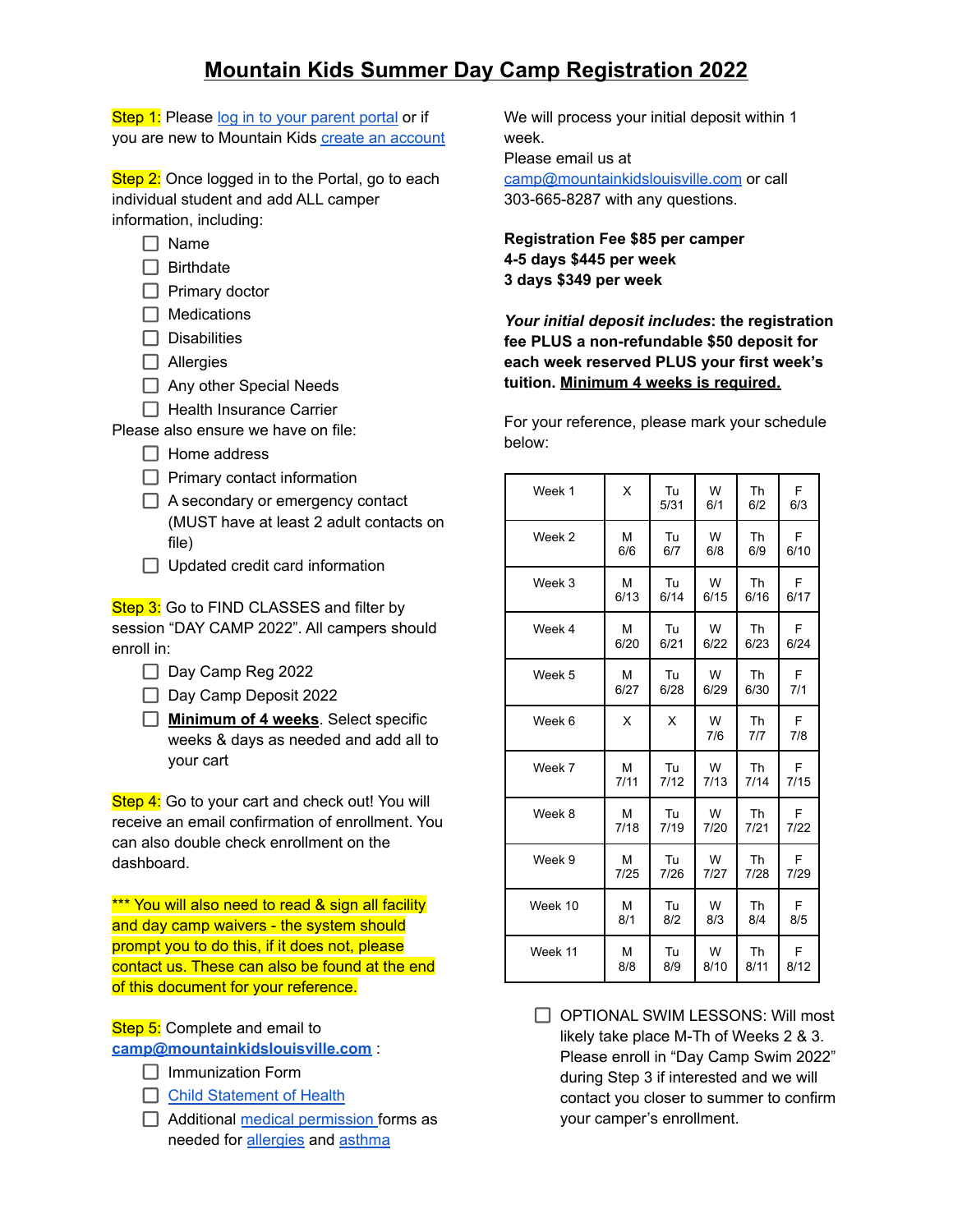## **PAYMENT POLICIES: By registering for summer camp you agree to the following payment policies.**

## **AUTO DEBIT AUTHORIZATION**

I, the responsible adult, Authorize Mountain Kids to debit my credit card on the Monday prior to each camp week reserved. I understand camp tuition is due on Monday one full week prior to my next scheduled week of camp. I understand I will **NOT** receive a tuition reminder and it is my responsibility to be aware of the scheduled automatic debit.

## **CHANGES AND CANCELATIONS**

1. Schedule changes and cancelations must be made **by Monday one full week prior** to the week you wish to cancel/change and submitted via email to camp@mountainkidslouisville.com. Changes will be accepted as space allows.

## 2. **\$50 weekly deposit is non-refundable at any time, however it is transferable** for

changes/cancelations made prior to April 1<sup>st</sup>.

## 3. **\$50 weekly deposit is non-transferable after April 1 st .**

4. Make-ups are not offered for absences, and no part of the camp fee is refundable/transferable for absences.

I acknowledge and agree to the **Payment Policies** listed above and in the Day Camp Manual.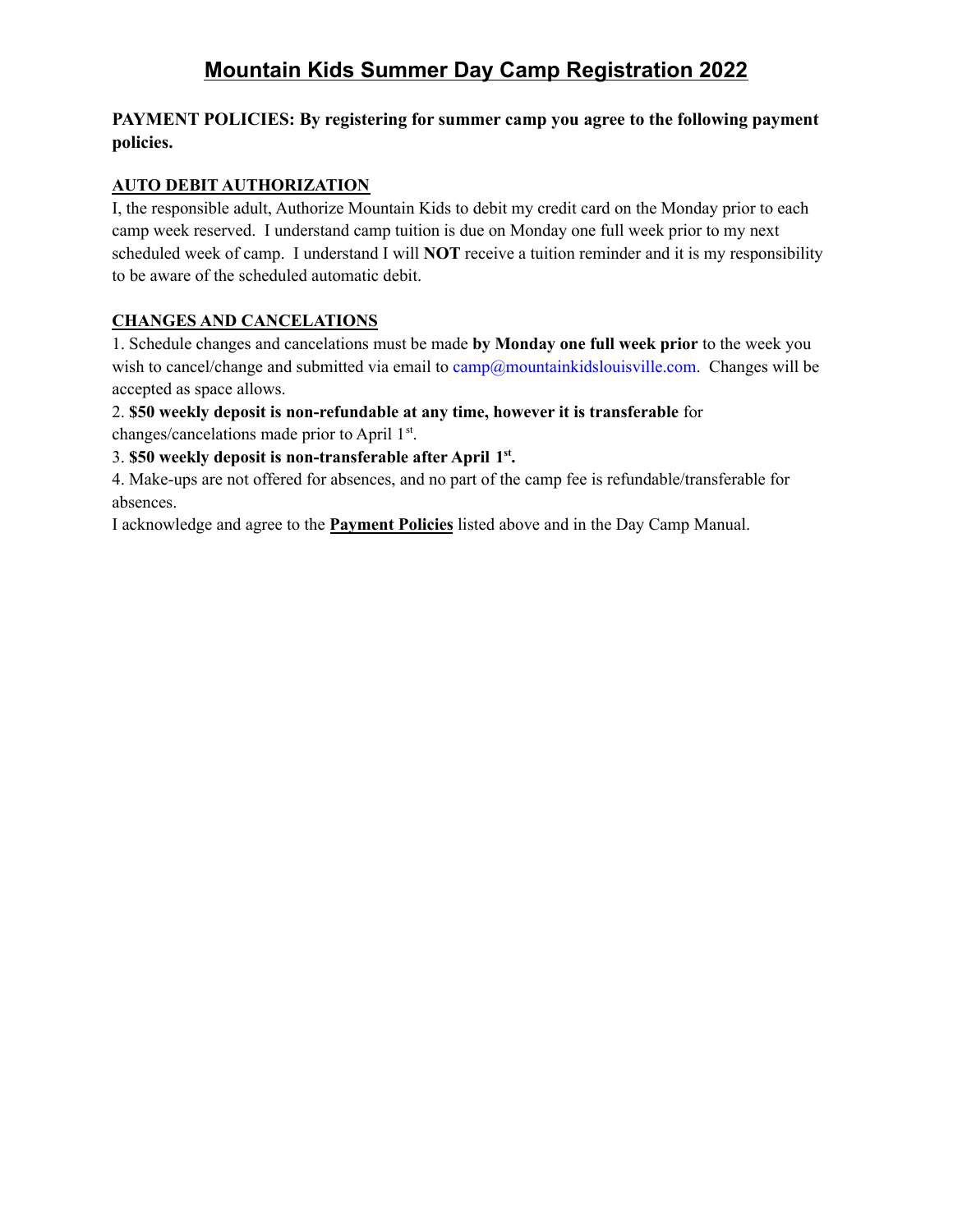#### **The following waivers will be completed electronically when you complete your account registration on the Parent Portal:**

#### COVID ASSUMPTION OF RISK:

I understand COVID19 has a long incubation period during which a person may be a carrier of the disease but show no symptoms. I understand it is impossible to determine who has or does not have COVID19, given the current limitations and availability of COVID19 testing. I understand because COVID19 is an airborne disease, there is a risk of contracting it simply by entering the premises of Mountain Kids Louisville, LLC.

On behalf of myself and the minor children and others in my party, I voluntarily assume the substantial and significant risk of serious harm that may be associated with entering and using the premises and with attending and participating in activities at Mountain Kids Louisville, LLC. I agree to accept sole responsibility for any illness, injury, or expense of any kind that may result and to hold Mountain Kids Louisville, LLC harmless from any claim, expense, or liability arising from the same.

#### 1. PARTICIPANT AGREEMENT:

I, the Responsible Adult, agree that the child(ren) named above may participate in any of the sporting, recreational, and other physical activities and programs of Mountain Kids Louisville, LLC (the organization). I understand that participating in such activities, including group activities with other persons, may be risky even under the best of conditions. I understand that participating in all such activities, including but not limited to gymnastics, dance, tumbling, trampoline, swimming, cheerleading, acrobatics, and parent-shared gymnastics, and using gymnastics and other sports equipment, could result in potentially severe injuries or illness to me or the child and damage to equipment and other personal property belonging to me or the child.

### 2. RELEASE REGARDING PERSONAL INJURY AND PROPERTY

#### DAMAGE:

I agree, on behalf of myself and the child, to assume all risks in connection with the activities described above. I release the organization and those acting on its behalf from liability for any injury or illness incurred by me or the child and for any damage to any equipment or other personal property belonging to me or the child. I agree to indemnify and hold harmless the organization and its officers, employees, and other representatives from any and all claims, demands, causes of action and to reimburse the organization and its officers, employees, and other representatives for any expenses, including attorney fees and court costs, that they may incur in connection with any injury or illness to me or the child or any damage to equipment or other personal property, however caused. I certify that I have obtained adequate insurance to cover any such injury, illness, or damage, or else I agree to bear the costs of such injury, illness, or damage myself.

#### 3. REPRESENTATION OF ABILITY TO PARTICIPATE:

I understand the nature of the activity, and I represent the student is qualified, in good health and in proper physical condition to participate in the activity. Should I ever believe any of the above representations have become untrue, or if I should ever believe the activity is not safe or is no longer safe for the student, then it will be my responsibility immediately to discontinue the student's participation in the activity.

#### 4. RELEASE REGARDING MEDICAL TREATMENT:

I give permission to the organization and those acting on its behalf to administer sunscreen to the child and to take any measures they believe are reasonably necessary to provide for the safety and protection of the child, including administering first aid or seeking medical care for the child. I have provided to the child all food, clothing, sunscreen, prescription medicines, nonprescription medicines, and medical items needed by the child for the activities and programs of the organization. In addition, I request and give permission to the organization and those acting on its behalf to keep and administer to the child ONLY the following medicines in the manner specified:

If hospitalization is required, the aforementioned children will be sent to Avista Hospital at 100 Health Park Dr. LSV, CO 80027 303-673-1000 unless otherwise specified.

#### 5. RELEASE REGARDING PICTURES AND VIDEOS:

I, on behalf of myself and the child, agree that the organization and its representatives may take and use pictures, videos, and other images of me or the child during any of the organization's activities and programs. I understand that the organization reserves the right to use and publish the pictures, videos, and images in any fashion for the organization's promotional purposes on brochures, print media, wall hangings, web sites, and other media and that the organization will not pay compensation to me or to the child for the use of the pictures, videos, and images.